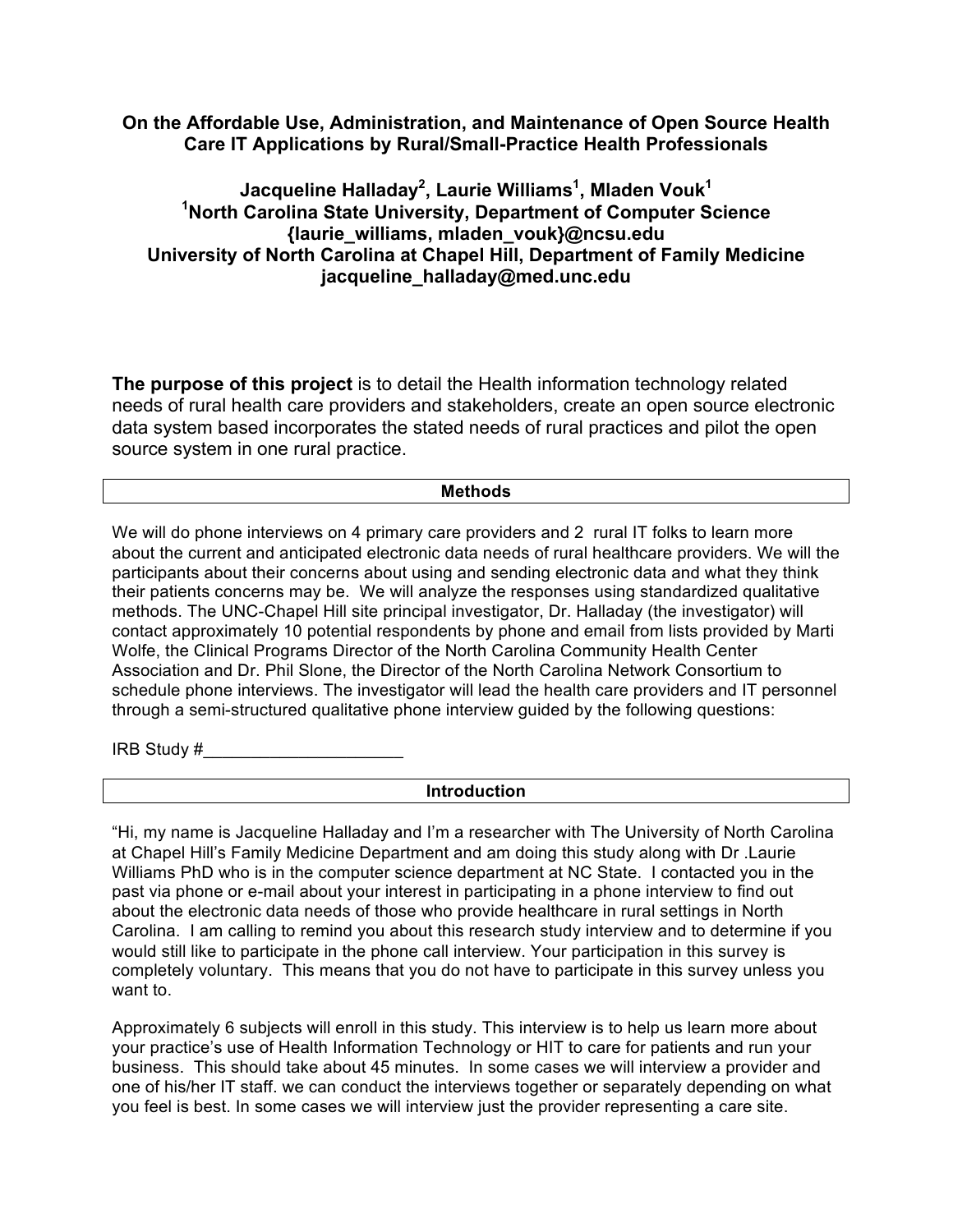In terms of risks of participation, there is a small chance that some of the questions may make you feel uncomfortable. You don't have to answer those questions if you don't want to. In fact you don't have to answer any question that you choose not to answer. And that is fine. We will just skip that question and go on to the next one.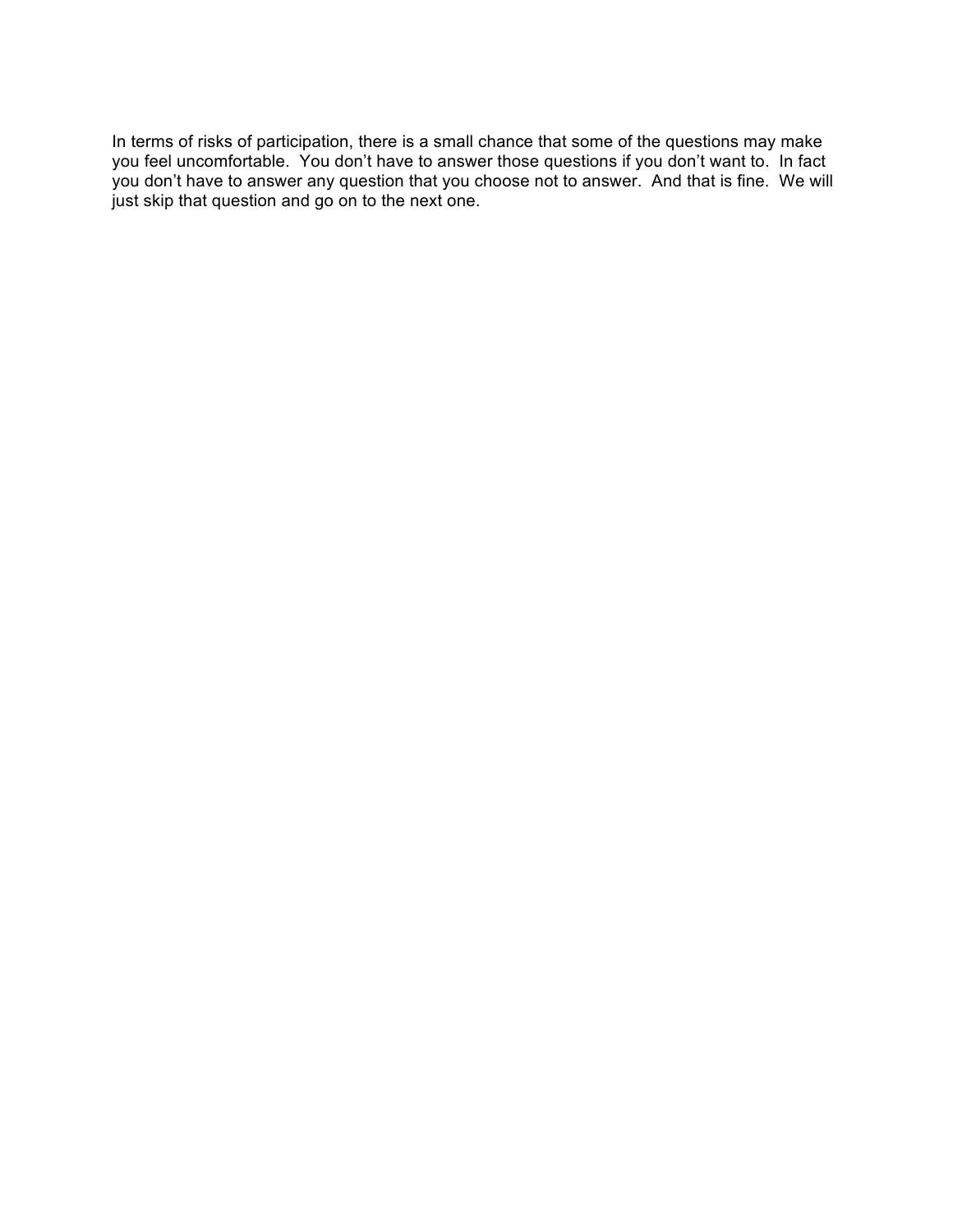## **VERBAL consent**

Your participation in this survey is voluntary. You do not have to answer any question you do not want to. Taking part in this survey is your agreement to participate

All the information I receive from you by phone, including your name and any other identifying information, will be strictly confidential and will be kept under lock and key. I will not identify you or use any information that would make it possible for anyone to identify you in any presentation or written reports about this study. If it is okay with you, I might want to use direct quotes from you, but these would only be quoted as coming from "a person" or a person of a certain label or title, like "one woman said." When I finish with all the phone surveys from everyone who has agreed to participate, I will group all the answers together in any report or presentation. There will be no way to identify individual participants.

The only risk to you might be if your identity were ever revealed. There are no other expected risks to you for helping me with this study. There are also no expected benefits for you either and you will be compensated \$200.00 for your time.

Do you have any questions?

You can call me, Dr Jacquie Halladay, at (919) 636-0785 with questions about the research study. All research on human volunteers is reviewed by a committee that works to protect your rights and welfare. If you have questions or concerns about your rights as a research subject you may contact, anonymously if you wish, the Institutional Review Board at 919-966-3113 or by email to IRB\_subjects@unc.edu.

Do you agree to be in this study? $Y \ N$  (circle one)

- If participant answers "No": "Thank you for your time."
- If participant answers "Yes": "Thank you for agreeing to participate in this follow-up interview."
- To assist me in recalling the details of the interview, I have the option of audiotaping the interviews.
	- $\circ$  Consent to audiotape conversation: "Do I have your permission to create an audiotape of this conversation in order to better record your comments? If not, that is okay. We can rely on paper notes. All the information I receive from you by phone, including your name and any other identifying information, will be strictly confidential and will be kept under lock and key."
		- $\circ$  If participant answers "No": "Thank you. We will take paper-based notes. I will be asking you a series of questions about your practice's use of health information technology. You can decline to answer any question at any time."
		- o If participant answers "Yes": "Thank you. I will be asking you a series of questions about your practice's use of health information technology. You can decline to answer any question at any time."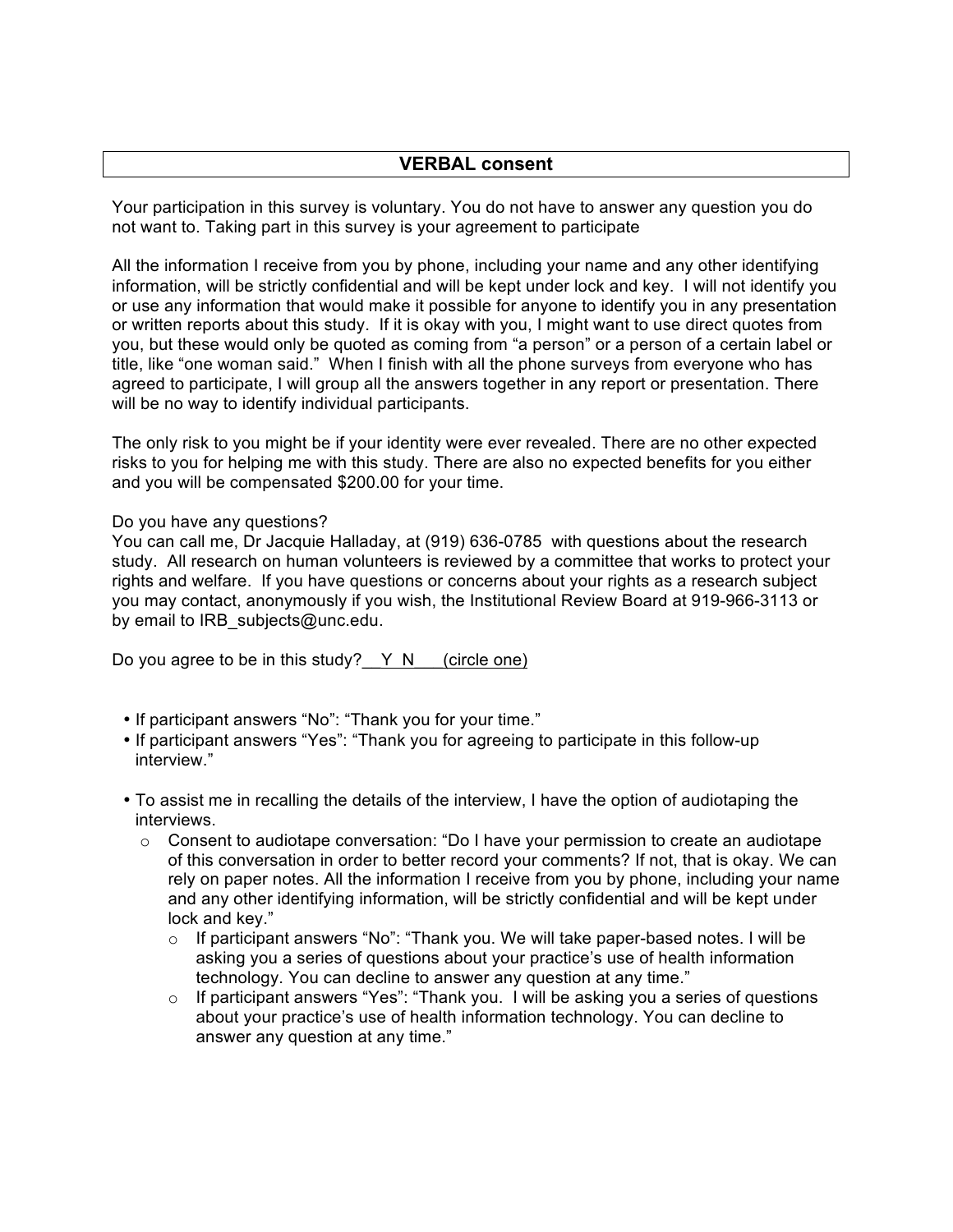# **Interview questions:**

## **Non Billing related Communication needs with organizations external to the practice/site:**

What organizations must you have electronic communications with in order to carry out your business?

- For instance do you use computers to directly communicate patient level data with satellite health care sites, centralized administrative sites, area hospitals, area nursing homes, prisons, health departments (for things like syndromic surveillance), schools, county or state facilities where patients reside or attend such as half way houses or institutions for people with certain disabilities or handicaps?
- What about Federal agencies such as the Bureau of Primary Health Care or other institutions that may require patient data in order to comply with Federal regulations that may or may not be involved in financial support you're your facility?
- Do you have electronic data needs relating to activities within the State Division of public Health such as those involved in Diabetes care (ADA), Wisewoman or BCCCP programs or Vaccine registries or administration?
- Do you have any non-billing data needs specific to working with your Medicaid patients or Medicaid Network organization staff such as case managers? Are there instances where veterinary surveillance data needs to be communicated directly to your office or provided from your office to external organizations?
- What other organizations do you need to communicate electronic to?
- Are there particular problems with any or all of these systems you described?
- **Patient demographic information:** Do you need to send data that reveals patient gender, race, ethnicity, language preference,?

## **Direct patient care**

## **Before the visit**:

- Do you use patient portals where patient can enter health data into a system prior to their actually coming to your office that you can review once they come in for an appointment? Do you use automated reminders for screenings that are due or appointment reminders?
- Do you use electronic means for scheduling appointments?
- Do you get electronic information prior to appointments from external institutions such as prisons or group homes?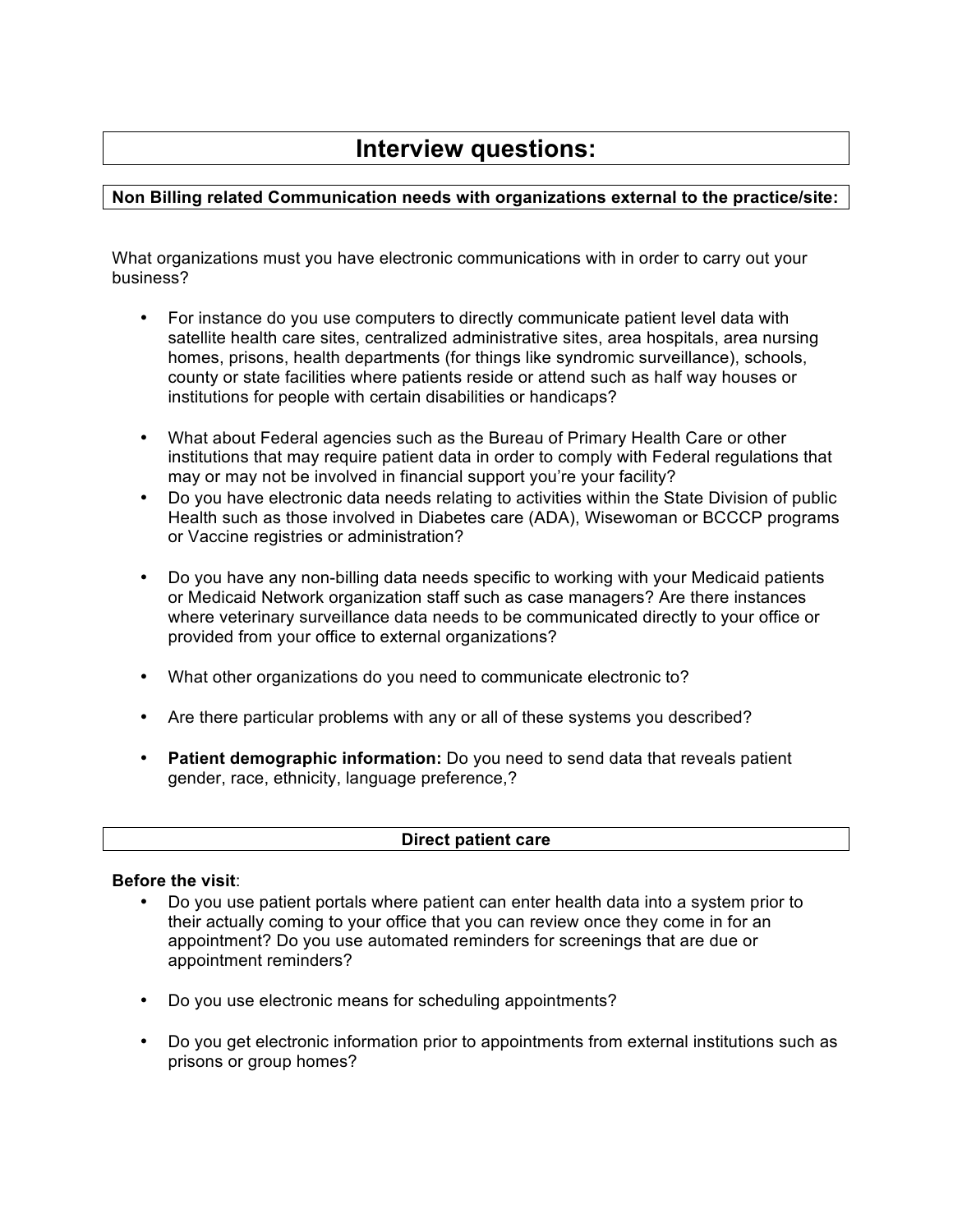- Do you get pre-visit data from home monitoring devices (glucometers, blood pressure monitors, scales), pharmacies (need for refills or data on medication fill rates/compliance)?
- Do you get pre-visit immunization data?
- Do you get electronic patient discharge data from hospitals or emergency rooms?
- Are you able to view and/or reconcile medication changes and clarifications at transition of care?
- Do you need to communicate with payers electronically when patient come in for office visits?
- If a patient may be eligible for insurance coverage and has not yet applied, do you have electronic means for obtaining insurance or coverage such as charity care for patients who come into your office and get assistance in applying for Medicaid, Medicare, charity care, self pay systems?

## **For direct office care:**

- Do you do direct patient data entry at time of appointment,
- Do you use computerized order entry (CPOE)?
- Do you use any particular software that asks health related questions via a computer even if you staff enters the data for the patient?
- Do you need to be able to scan driver's licenses or photo ID's at the time of a visit?
- Do you scan in insurance information? Or need to scan patient appointments?
- What other electronic data needs to be communicated at office visits?

## **Provider visit data entry:**

- Do you provide electronic materials that provide patient education on health topics, referral information (like e-referrals to quit lines to assist in smoking cessation)?
- Do you provide electronic information on medical procedures, informed consent, or use electronic patient signatures for patient consent. Do you have electronic communications with pharmacies; If so are you able to get electronic feedback about pharmacy errors, shortages, refills?
- Do you get electronic information about medication interactions and/or patient allergies?
- Do you need to process prior medication approval requests electronically?
- Do you have any telehealth technologies for communications with consultants in distant locations?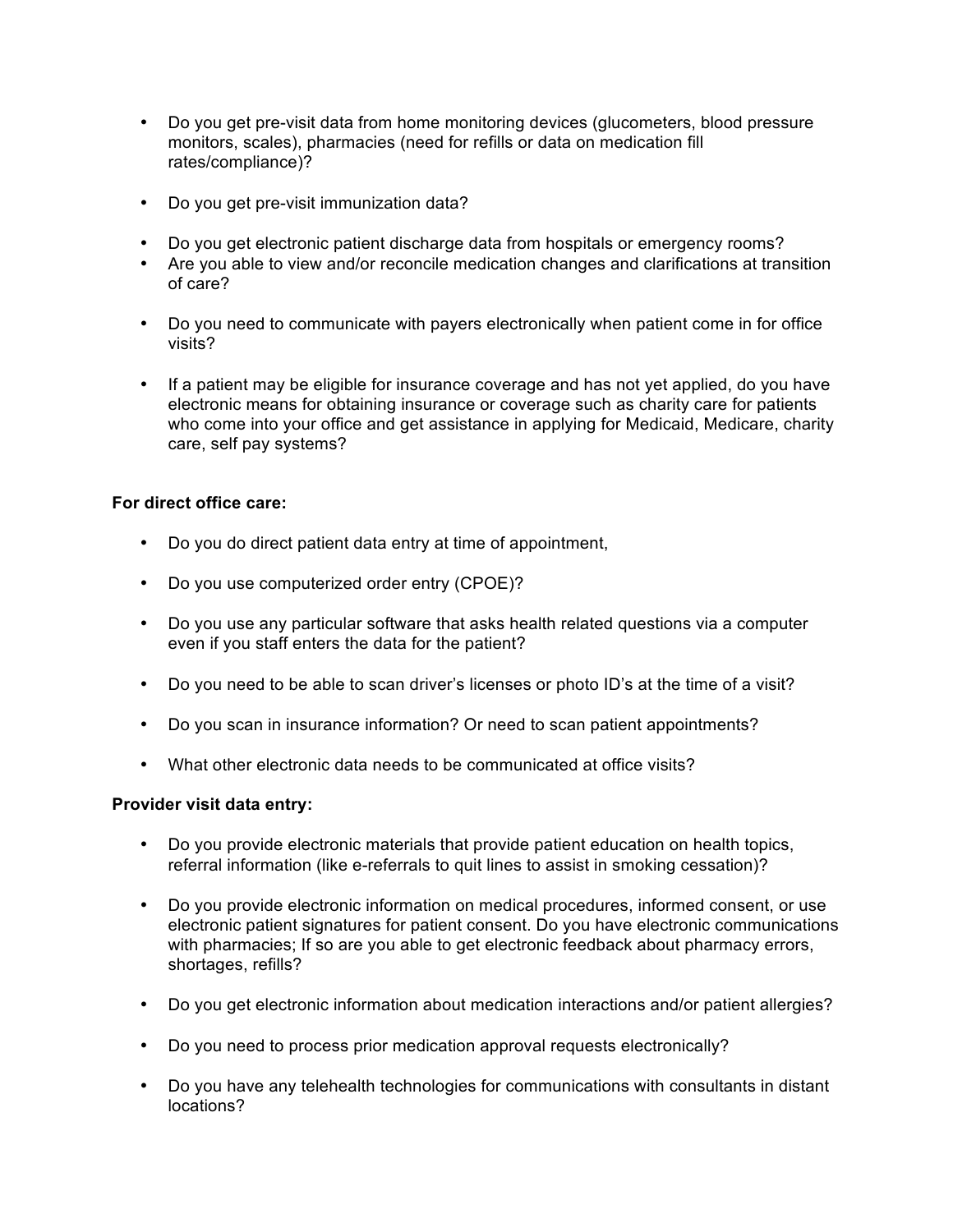• Do you use any particular electronic means for translating health information into different languages or formats such as that for patients with hearing or sight impairments?

## **Post visit care:**

- Do you need to provide electronic communications back to facilities or agencies involved in your patients care such as nursing home, schools, or prisons. Do you process referrals to other providers electronically?
- Do you get referral information sent back to you electronically?
- Can you track outstanding referrals electronically?
- Do you have patients who ask for electronic copies of their health information? Does this information also contain lab results, medical problem lists, and/or allergies?. Do you need to make these immediately available in electronic formats upon request?
- Do you have any secure patient- provider messaging capabilities?

#### **Billing**

- What electronic data system(s) do you use to process billing data?
- Does any of your billing data go to data warehouses?
- Do you use revenue management companies that medicate communications with payers such as Medicare?

## **Patient perceptions of health care IT needs**.

- Do you think your patients view electronically available health data as advantageous to them? (i.e. results of sports physicals, immunization records)
- Do you think your patient feel the use of electronic systems makes medication prescribing safer and more error proof?
- Do you get any patient satisfaction data sent back to you electronically? If you have paper satisfaction surveys, do you then need to enter this data into electronic formats?
- Do you think your patients worry about the security of their electronic data? What are some of the things you hear from patients concerning data security?

## **Staff satisfaction**.

- Do you think your staff feels that you are providing better care quality due to the use of electronic data in your office?
- Do you get any staff satisfaction data sent to you?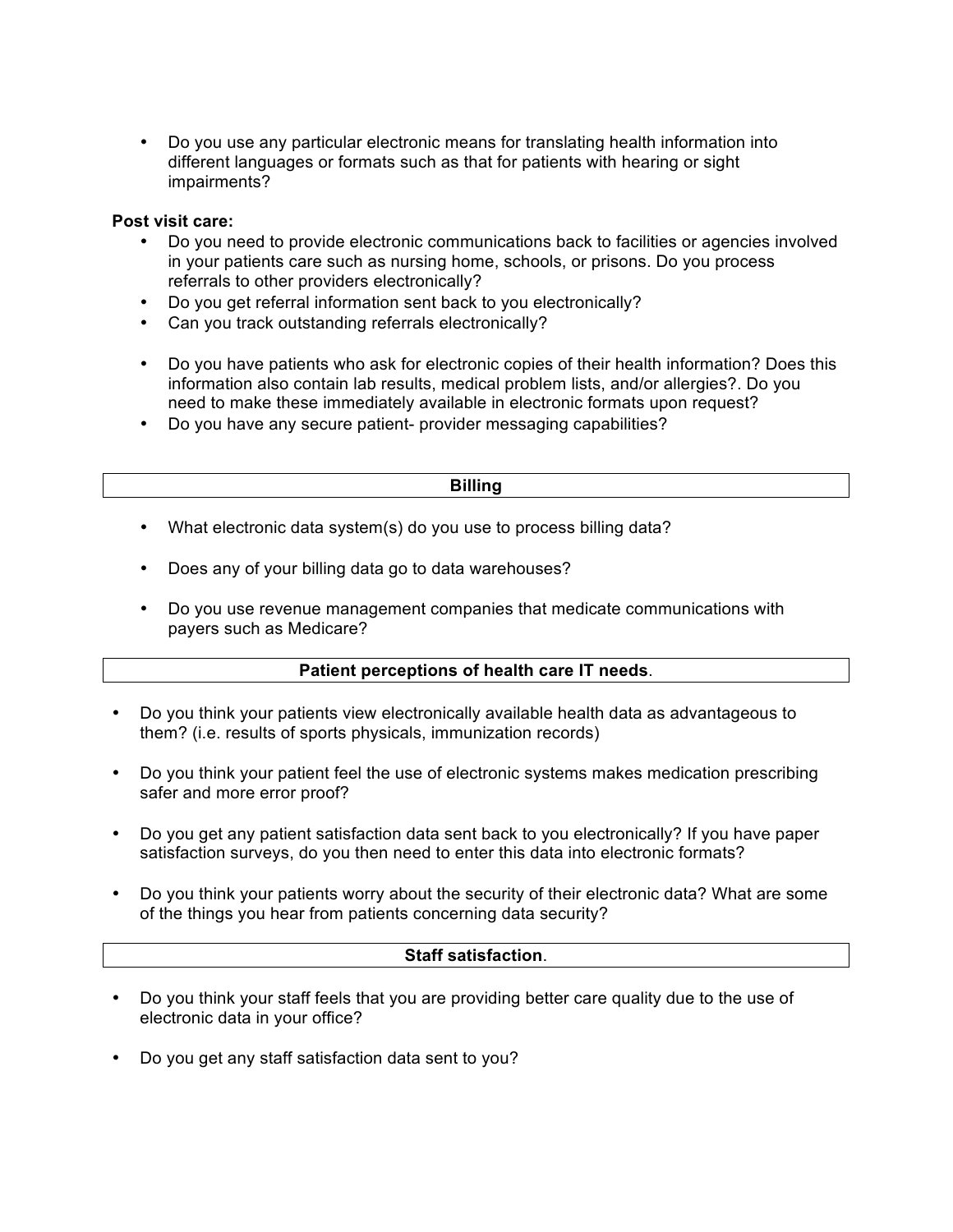## **Providers concerns**

- Are you concerned that your current electronic system has significant efficiency problems? Are you concerned that your current system would not work well if your patient volume increased?
- Do you think your location has the hardware (in the ground or via cables or satellites) it needs to send and receive electronic data efficiently?
- Does you system sometimes feel too slow? If so, does that impeded work flow?
- Are you concerned about the potential for HIPPA compliance infractions that may occur due to your electronic systems? Are there public relations concerns you have that are based upon your electronic systems?

## **Security specific questions**

Some providers and stakeholders have concerns about the security of their patient level data as the use of electronic health records becomes more wide spread. Some are concerned about breach of patient confidentially, the potential for identity fraud or concerns that their patients may not disclose as much health information as they used to when data was not electronic.

- Do you share any of these concerns?
- Are there any particular data security concerns that you have for patient level health information in your current systems?
- Did you have any data security checks run on your current system prior to implementing it?
- Did you have any real or potential problems with confidentiality breaches?
- Are you aware of any data security issues specific to rural providers?
- Have you ever felt the need to look into data security more so with your insurance carriers?
- Have you hired any particular consultants to assist your organization with data security?
- Do your patients discuss data security with you or your staff?
- Have there been any data security concerns with other organizations that participate with you in patient care such as payers or pharmacies?
- If you purchases a certified electronic health record application (such as CCHIT certified), would you feel the application would be secure?

Beginning in 2011, applications will need to pass specific security certification criteria.